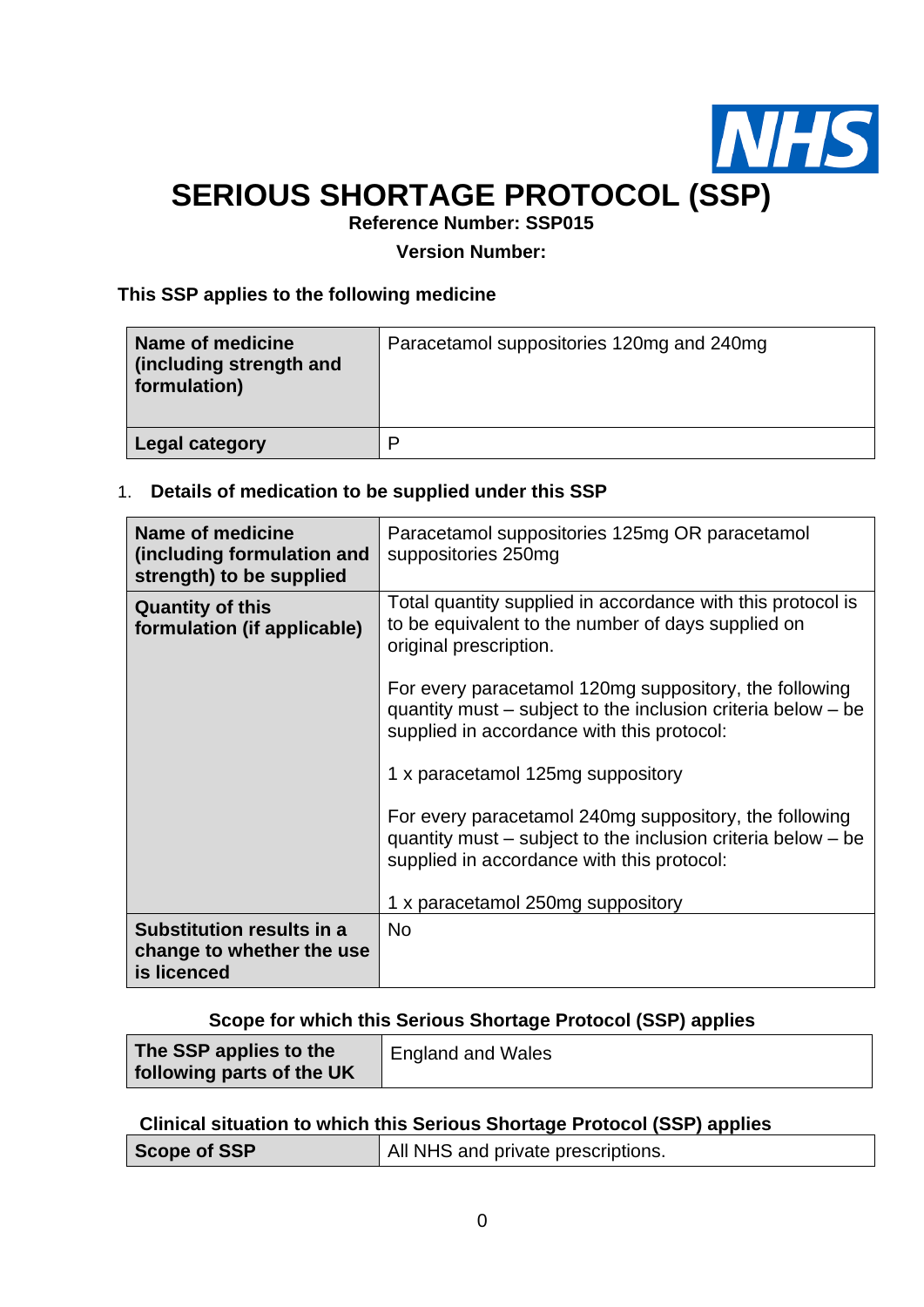|                                                                          | This protocol does not allow for the quantity supplied to<br>be less than the number of days prescribed on the<br>original prescription                                                                                                                                                                                                                                                                                                                                                                                                                                                                                                                                                                                                                                                                          |  |  |
|--------------------------------------------------------------------------|------------------------------------------------------------------------------------------------------------------------------------------------------------------------------------------------------------------------------------------------------------------------------------------------------------------------------------------------------------------------------------------------------------------------------------------------------------------------------------------------------------------------------------------------------------------------------------------------------------------------------------------------------------------------------------------------------------------------------------------------------------------------------------------------------------------|--|--|
| <b>Criteria for inclusion</b>                                            | The patient/carer presents with a valid prescription<br>(meeting the requirements of the Human<br>Medicines Regulations 2012) for paracetamol<br>120mg OR 240mg suppositories.<br>The patient/carer consents to receiving the<br>$\bullet$<br>medicine supplied in accordance with this SSP.<br>The patient/carer should only be supplied in<br>$\bullet$<br>accordance with this SSP if the pharmacist is<br>satisfied they understand and are able to                                                                                                                                                                                                                                                                                                                                                          |  |  |
| <b>Criteria for exclusion</b>                                            | accommodate the switch.<br>Where the pharmacist, using their professional<br>$\bullet$<br>judgement, determines that the patient is not<br>suitable to receive the marginally stronger<br>medicine in accordance with this SSP.                                                                                                                                                                                                                                                                                                                                                                                                                                                                                                                                                                                  |  |  |
|                                                                          | The patient/carer presents with a prescription for a<br>$\bullet$<br>medicine other than paracetamol 120mg<br>suppositories or paracetamol 240mg suppositories.<br>The patient/carer presents a prescription which is<br>$\bullet$<br>not valid.<br>The patient/carer does not consent to receiving the<br>$\bullet$<br>medicine(s) supplied in accordance with this SSP.<br>Patients who have had a previous allergic reaction<br>$\bullet$<br>to paracetamol 125mg suppositories, or<br>paracetamol 250mg suppositories or their<br>excipients.<br>Patients considered to be unsuitable or at higher risk<br>need to be referred back to their prescriber promptly                                                                                                                                             |  |  |
| <b>Cautions including any</b><br>relevant action to be taken             | for further advice.<br>Ensure that patients considered unsuitable for inclusion<br>are promptly referred to their prescriber for further advice.                                                                                                                                                                                                                                                                                                                                                                                                                                                                                                                                                                                                                                                                 |  |  |
| <b>Special considerations for</b><br>specific populations of<br>patients | As paracetamol 120mg/240mg suppositories are largely<br>prescribed for infants and children, concerns may be<br>raised by parents/carers about the slightly increased dose<br>(5mg or 10mg) of the alternatives. For the average patient<br>the slight increase in dose will not be clinically significant<br>and it is negligible in the context of the overall dosing<br>schedule. For example, in the 1-year-old (10kg) where<br>the recommended dose is either 120mg or 125mg given<br>every 4-6 hours with a maximum of 4 times in 24 hours<br>this only constitutes a maximum of a 4% variation from<br>usual dose, and as children get heavier this variation<br>decreases further. However, there may be some patients<br>where dose is critical and these should be referred back<br>to the prescriber. |  |  |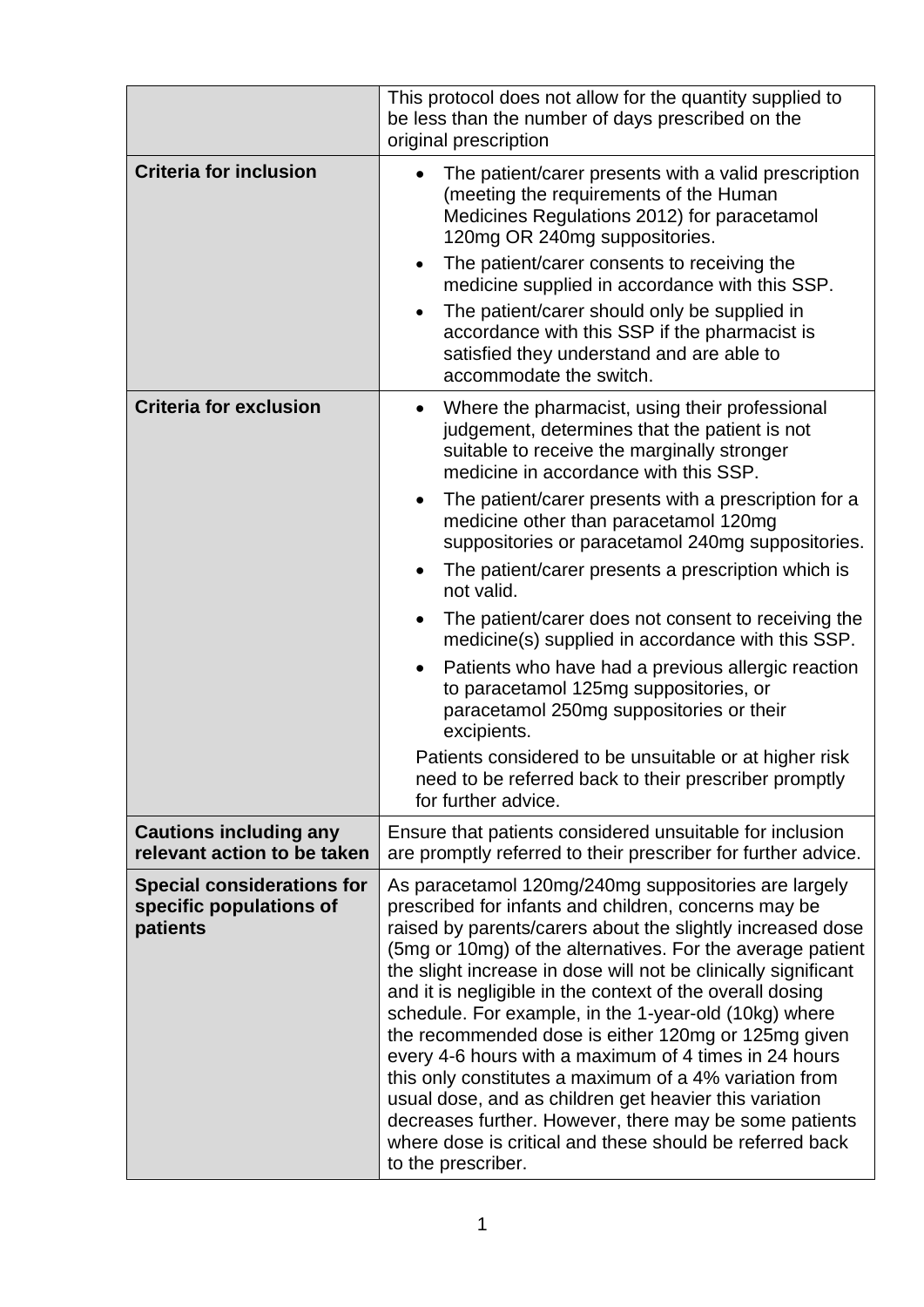|                                                                      | If the pharmacist, using their professional judgement,<br>considers that supplying the patient in accordance with<br>the SSP would not be appropriate, the patient should be<br>referred back to their prescriber promptly. |
|----------------------------------------------------------------------|-----------------------------------------------------------------------------------------------------------------------------------------------------------------------------------------------------------------------------|
| Action to be taken if the<br>patient is excluded                     | If a patient/carer does not meet the criteria within this<br>SSP then they should be referred back to their prescriber<br>promptly.                                                                                         |
| Action to be taken if the<br>patient or carer declines<br>the supply | If a patient/carer declines to receive medicine under this<br>SSP then they should be referred back to their prescriber<br>promptly.                                                                                        |

| Valid from:         | 25/01/2022    |
|---------------------|---------------|
| <b>Expiry date:</b> | 18/02/2022    |
| Reference number:   | <b>SSP015</b> |
| Version number:     | 1.0           |

## **Any queries regarding the content of this SSP which was issued by the Secretary of State for Health and Social Care, should be addressed to NHS Prescription Services.**

You can get in contact by: **Email:** [n](https://contactcentreservices.nhsbsa.nhs.uk/nhsuk/dispatch/0/ge6807flm9iabe/0/?js=on&Referer=http%3A%2F%2Fwww.nhsbsa.nhs.uk%2FStudents%2F5177.aspx&lang=en_GB&Screen=NHSBSA_ContactForm)[hsbsa.prescriptionservices@nhsbsa.nhs.uk](mailto:nhsbsa.prescriptionservices@nhsbsa.nhs.uk) **Telephone:** 0300 330 1349 **Textphone**: 18001 0300 330 1349

You can also write to us at:

| <b>Newcastle</b>                                                                                                              | <b>Middlebrook</b>                                                    | Wakefield                                                                                                                          |
|-------------------------------------------------------------------------------------------------------------------------------|-----------------------------------------------------------------------|------------------------------------------------------------------------------------------------------------------------------------|
| <b>NHS Prescription Services Ridgway House</b><br><b>Bridge House</b><br>152 Pilgrim Street<br>Newcastle upon Tyne<br>NE1 6SN | Northgate Close<br>Middlebrook<br>Horwich<br><b>Bolton</b><br>BL6 6PQ | NHS Prescription Services NHS Prescription Services<br>4th Floor<br><b>Wakefield House</b><br>Borough Road<br>Wakefield<br>WF1 3UB |

## **Change history**

| <b>Version</b><br>number | <b>Change details</b> | <b>Date</b> |
|--------------------------|-----------------------|-------------|
|                          |                       |             |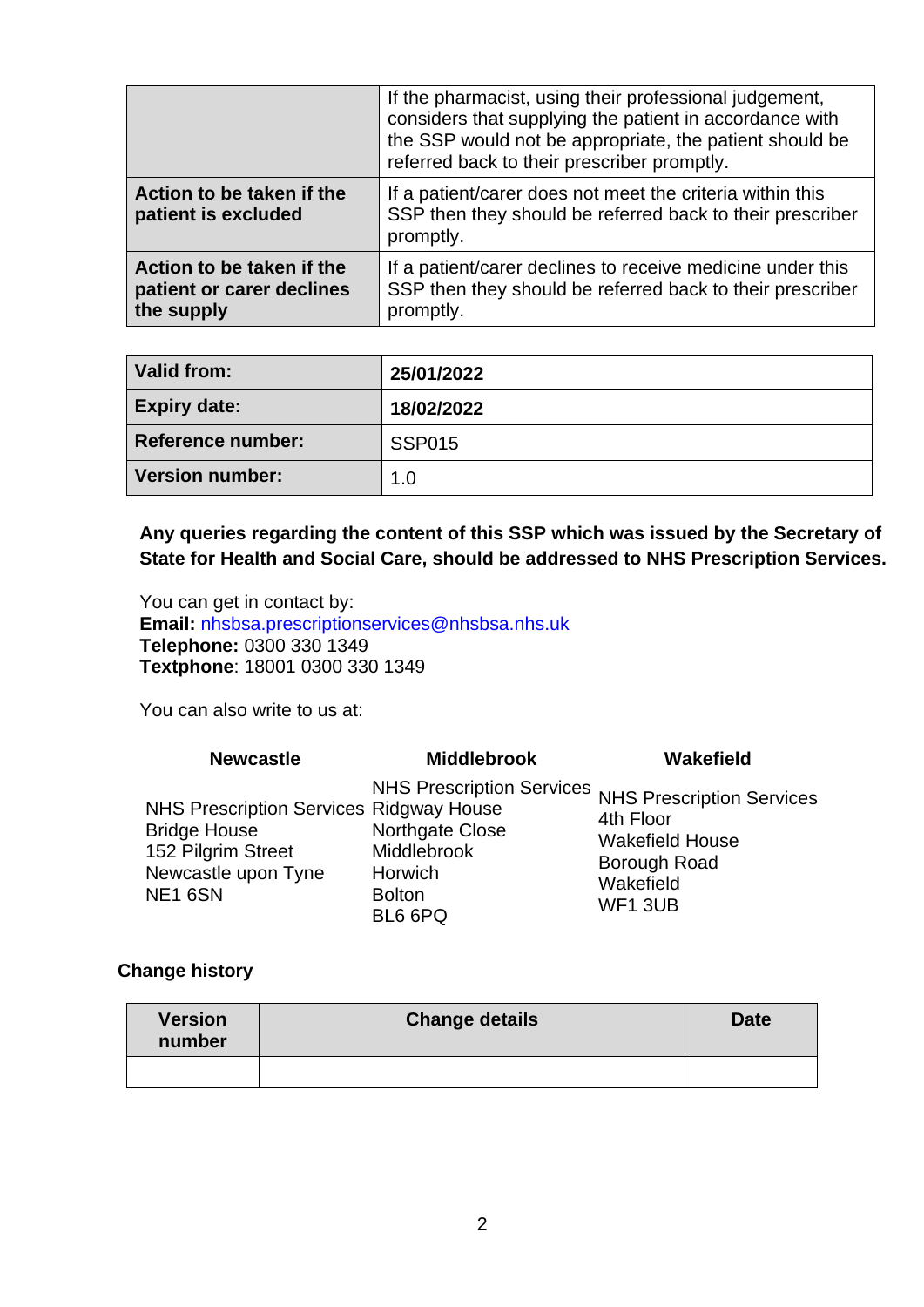## **2. Conditions under which this Serious Shortage Protocol (SSP) will operate**

- The decision to supply any medicine under this protocol rests with the individual registered pharmacist who must abide by the protocol.
- Whilst pharmacy staff may support the dispensing process of the protocol, this must be carried out under the supervision of the registered pharmacist.
- Pharmacists using this SSP must ensure that it is only used within its authorised dates and within the criteria set out within the SSP. Pharmacists must check that they are using the current version of the SSP, particularly when referring to a hard copy version. Amendments may become necessary prior to the published expiry date. Current versions of SSP templates can be found at [https://www.nhsbsa.nhs.uk/pharmacies-gp-practices-and-appliance](https://www.nhsbsa.nhs.uk/pharmacies-gp-practices-and-appliance-contractors/serious-shortage-protocols-ssps)[contractors/serious-shortage-protocols-ssps.](https://www.nhsbsa.nhs.uk/pharmacies-gp-practices-and-appliance-contractors/serious-shortage-protocols-ssps)
- Users must not alter, amend or add to the content of this document; such action will invalidate the SSP.

| <b>Ministerial ratification by:</b> |                                                               |                  |             |
|-------------------------------------|---------------------------------------------------------------|------------------|-------------|
| <b>Name</b>                         | <b>Position</b>                                               | <b>Signature</b> | <b>Date</b> |
| Lord Syed Kamall                    | PUSS for Technology<br>Innovation and Life<br><b>Sciences</b> |                  | 25/01/2022  |